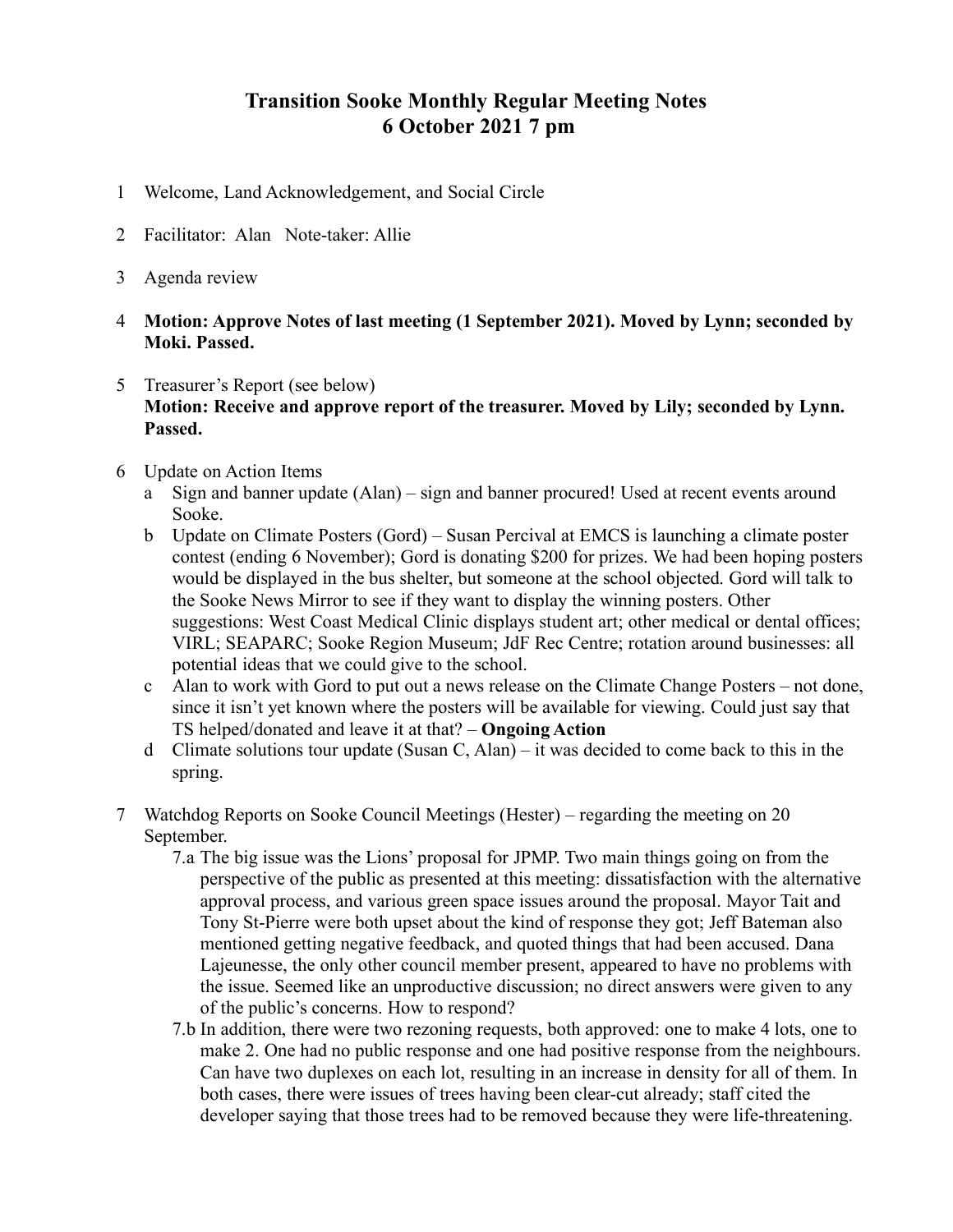In one of the instances the owner apparently applied for rezoning, clearcut, and immediately sold to someone else. Jeff Bateman pointed out that there's a financial penalty for not doing this correctly, but not if safety reasons are cited. It is unclear who said that the trees were life-threatening, whether this was a legitimate arborist's report or what. It is even unclear what documentation is necessary in such a case, because the tree bylaw issue disappeared into council and never came back out.

- 7.c Also one variance request, to 7 lots: denied. They wanted to reduce setback from a pond. Jeff Bateman asked why riparian rights are so often ignored, and the answer given was that the provincial guideline was found 'excessive' – that it is standard practice in Sooke that a 30m setback from water is deemed unnecessary, and that an environmental expert will be brought in to say that 15m is fine. This was refused; it can be 6 lots instead of 7, so that the 30m setback can be honoured.
- 7.d A number of times, Jeff Bateman has not spoken on issues, saying that this was because he is a member of TS and felt he therefore had a conflict of interest. This time he said he had had legal advice, which stated that if there is something he believes is in the public interest, and he's an advocate for that, then there is no conflict of interest. He spoke this time on pesticides.
- 8 Report on tables at Celebrate Sooke and Apple Fest (All) 18 September was Celebrate Sooke and 26 September was the Sooke Food CHI Apple Fest at the Sunriver Community Gardens. Some in-depth conversations were had about Sooke's responsibility and GHG reductions with people visiting the booths. The positioning of the tent at Celebrate Sooke was in a tough place competition-wise; the stickers for the kids were good, but next time we need more blatant bribes! Several people gave their contact info and were invited to come to tonight's meeting, but none attended. Such events are a great way to engage with people, so we need something to draw folks in, something short and provocative. Lots of people had no idea what TS is.
- 9 WE-CAN Report (Lily) had official launch on 5 October. There are now 200 groups of all sizes in WE-CAN (a group can be as few as 3 people working together on climate action). Transition town members: Sooke, Alberni Valley, Nanaimo, Kamloops, Salt Spring. Coming up: the Indigenous Engagement Team is planning series of 4 webinars beginning 20 October, on Indigenous perspectives on climate action; the Climate Solutions Team is putting on a 4 webinar series on transportation solutions starting in January; the Municipal and Rural Engagement Team's goal is to get at least 200 climate champions elected in upcoming elections for municipal boards. WE-CAN is looking for good people to run and can provide some support.
- 10 Lions in the Park Update (Gord) Gord has heard nothing back from councillors despite asking to speak to a number of them about what they plan to do next; maybe it's a done deal, though apparently Mayor Tait stated many times that it's not, that this merely gives them permission to consider a permit. On the one hand, the alternative approval process specifically stated that the DOS would enter into a lease agreement with the Lions if sufficient negative votes were not received. On the other hand, there is apparently going to be more public engagement; but perhaps this coming consultation is around the nature of the proposal, not whether or not it will happen at all. There is apparently dissension within the Lions about the project as well. JPMP is some kind of exception to the usual regulations around the use of parkland, such that it isn't fruitful to argue that one can't do certain things in parks; but it was pointed out that private commercial activity is not an 'active park'. It was also pointed out that Mayor Tait in particular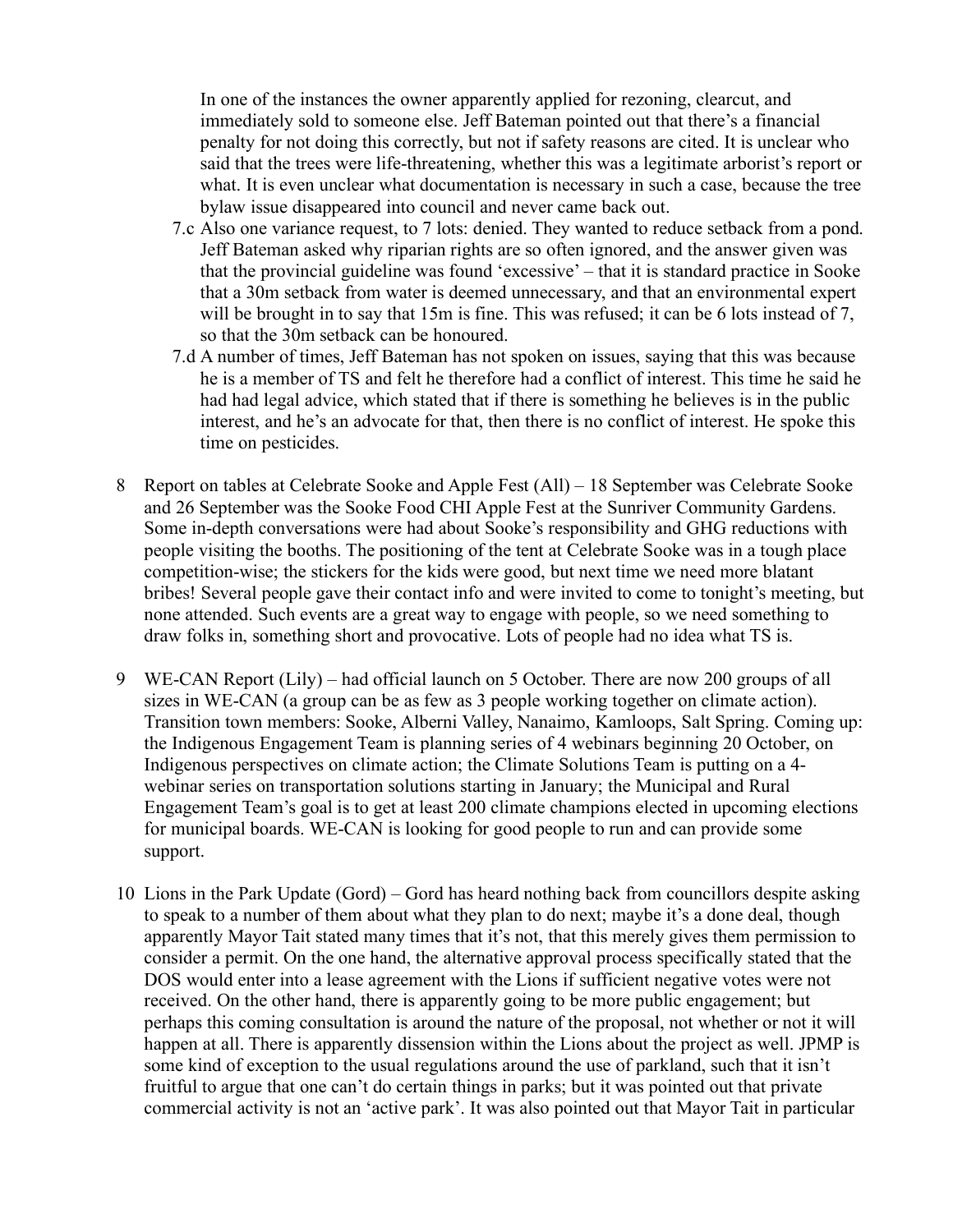responds to issues of children and family, such as parents of playing children not wanting sight lines blocked by buildings; perhaps that avenue could be explored.

- 11 Team Reports:
	- a OCP and Climate Action Team (Alan, Susan C) deadline is 17 October for engagement around OCP; the team is meeting on 7 October. Some committee members attended some stakeholder meetings and developed feedback on the OCP that we can submit individually and/or as TS. Prepared material for public tables. Sent a letter to council, praising them for 7% solution and telling them it was going to take a lot of rethinking and re-budgeting, but offering that Transition Sooke could help. The Climate Action Committee asked what that might look like, so there will be a preliminary meeting happening between some team members and the committee. It was encouraged that all of us should send in something as OCP feedback: pick a chapter on the draft that interests you and comment in relation to making climate the biggest priority.
	- b Local Economy Group (Jo) Has not met. Took part in the engagement process for a Community Economic Development Strtategy. TS filled out a survey as a non-profit and Jo did an interview. Alan did an interview as a local home-based business. There is now a draft CED Strategy on which people can comment until 18 October. Jo wrote down some comments and will send them out to everyone to share what she found.
	- c Water Group (Lynn) meeting on 8 October; people from Langford and Metchosin invited as well.
		- c.a The possibility of putting in observation wells out here; apparently only one person in BC is responsible for observation wells and the interior has been getting them all. Mike Hicks is looking into them for our area.
		- c.b Wants to get information on streamwater allocations updated. Who we can identify that's responsible for this?
		- c.c The idea of setting up a weather station. Rainfall predicts water flow and what goes into the aquifer, affects tree cover and fish and *everything*. Alan shared that he met a couple who has just moved here who has a lot of interest in weather stations, noting that Sooke doesn't have a proper one. They asked Alan if TS would have any interest in supporting them if they tried to get one. Alan will email them and ask them to come to meetings and share what they're thinking about doing.
		- c.d Water Sustainability Act of 2016 states that people have to obtain a licence for a well if they are using the water for other than domestic use. 15,000 or so people are affected who have not yet applied for a licence, and the deadline is coming up: 1 March 2022 in order to keep one's place in line. Mike Hicks is trying to get a better explanation of this into the Sooke News Mirror. Home-based businesses are at risk, and stratas that are identified as a water-providing groups, who may not realize they need to do this.
- 12 District of Sooke Committees
	- a Climate Action (Bernie) working on the date for the 7% solution (hoping for a deadline of Earth Day 2022 for activation). The new budget was presented with not a lot of alternatives; included things like rebates for heat pumps and whether or not there would be bus passes &c. Only had a certain amount of overlap with the 7% solution, so it's confusing at the moment. Council has voted on and agreed to the 7% reduction and a hard target of 50% reduction by 2030; but OCP and reference material was all saying 40% or 40-50%. Trying to work off set of figures from some years ago, but the methods used to come to these